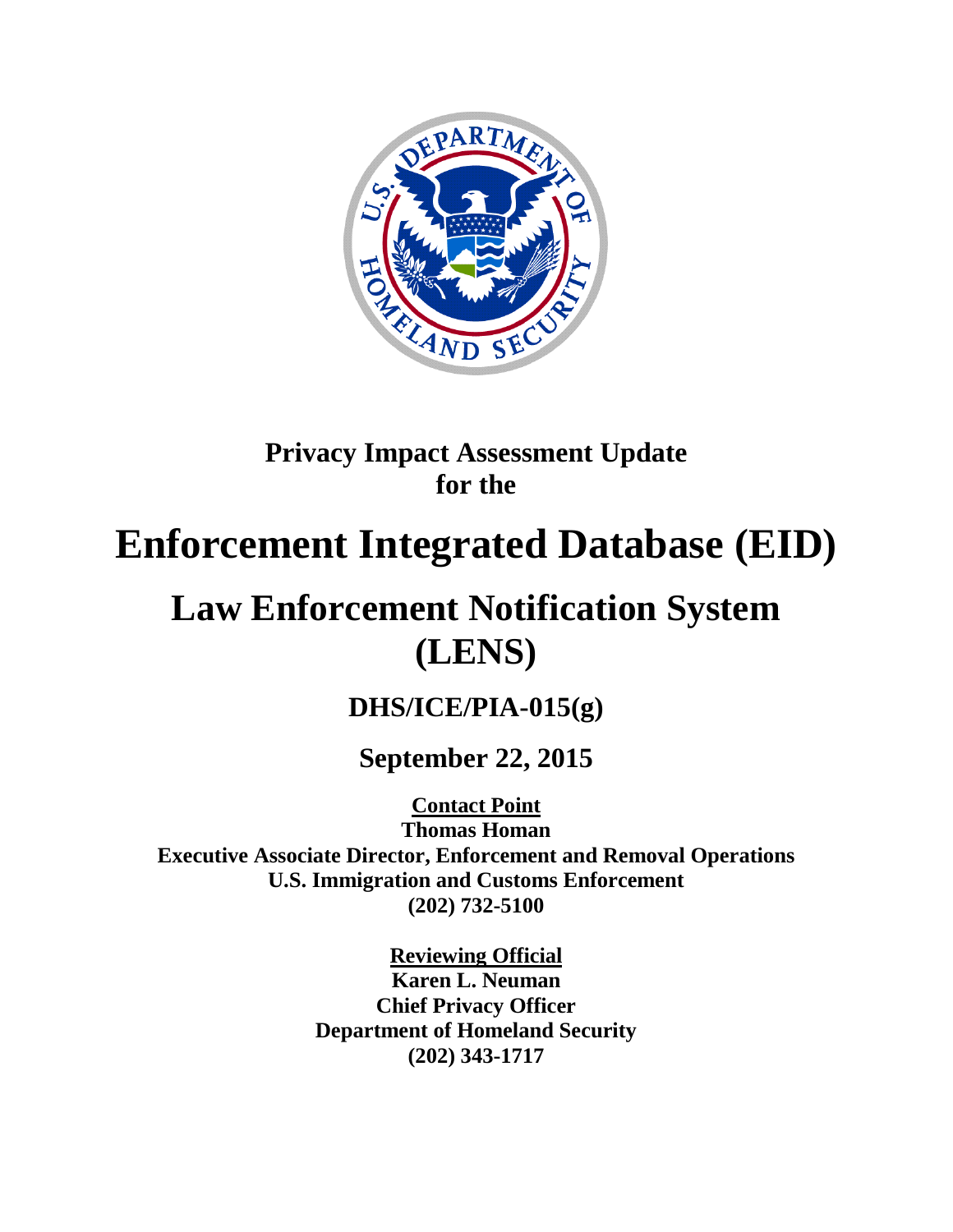

### **Abstract**

The Enforcement Integrated Database (EID) is a Department of Homeland Security (DHS) shared common database repository for several DHS law enforcement and homeland security applications. EID captures and maintains information related to the investigation, arrest, booking, detention, and removal of persons encountered during immigration and criminal law enforcement investigations and operations conducted by U.S. Immigration and Customs Enforcement (ICE), U.S. Citizenship and Immigration Services (USCIS), and U.S. Customs and Border Protection (CBP), all components within DHS. The Privacy Impact Assessment (PIA) for EID was published in January 20[1](#page-1-0)0.<sup>1</sup> Since its publication, the PIA has been updated several times to reflect the expansion of information entered into EID, the types of information shared with external parties, and an enhanced electronic sharing capability. This EID PIA Update addresses plans to further expand domestic law enforcement information sharing by notifying domestic law enforcement agencies when aliens convicted of certain violent or serious crimes, including felonies and misdemeanors, are released from ICE custody.<sup>[2](#page-1-1)</sup>

### **Introduction**

 $\overline{\phantom{a}}$ 

ICE owns and operates EID. EID supports the law enforcement activities of certain DHS Components. EID is the common database repository for all records created, updated, and accessed by a number of software applications, including the ENFORCE Apprehension Booking Module, ENFORCE Alien Detention Module, ENFORCE Alien Removal Module (EARM), and EID Arrest Guide for Law Enforcement (EAGLE). Collectively these applications are referred to as the "ENFORCE/EAGLE applications." EID and the ENFORCE/EAGLE applications capture and maintain information related to the investigation, arrest, booking, detention, and removal of persons encountered during immigration and law enforcement investigations and operations conducted by ICE and CBP. EID provides users with the capability to access a person-centric view of the data using the ENFORCE/EAGLE applications. Users can also print reports, notices, and other documents containing EID data, which are used for criminal and administrative law enforcement purposes and typically are retained in criminal investigative files, detention files, and Alien Files (A-Files). ICE sends immigration-related forms generated by the system to courts and other agencies to support the advancement and adjudication of DHS and Department

<span id="page-1-0"></span><sup>&</sup>lt;sup>1</sup> See Enforcement Integrated Database (EID) PIA, January 14, 2010, available at

<span id="page-1-1"></span> $\frac{http://www.dhs.gov/xlibrary/assets/privacy/pixoy}$  pia\_ice\_eid.pdf.<br><sup>2</sup> ICE's detention and release determinations are made either as a matter of discretion or as a matter of controlling law. Individuals released from ICE custody at ICE's discretion are released either due to eligibility for bond (pursuant to Section 236 of the *Immigration and Nationality Act*) or for reasons such as deteriorated health or advanced age. In cases where the decision to release an alien from ICE custody is not based on discretion, an alien may be released pursuant to a court order or due to the U.S. Supreme Court's decision in *Zadvydas v. Davis*, 533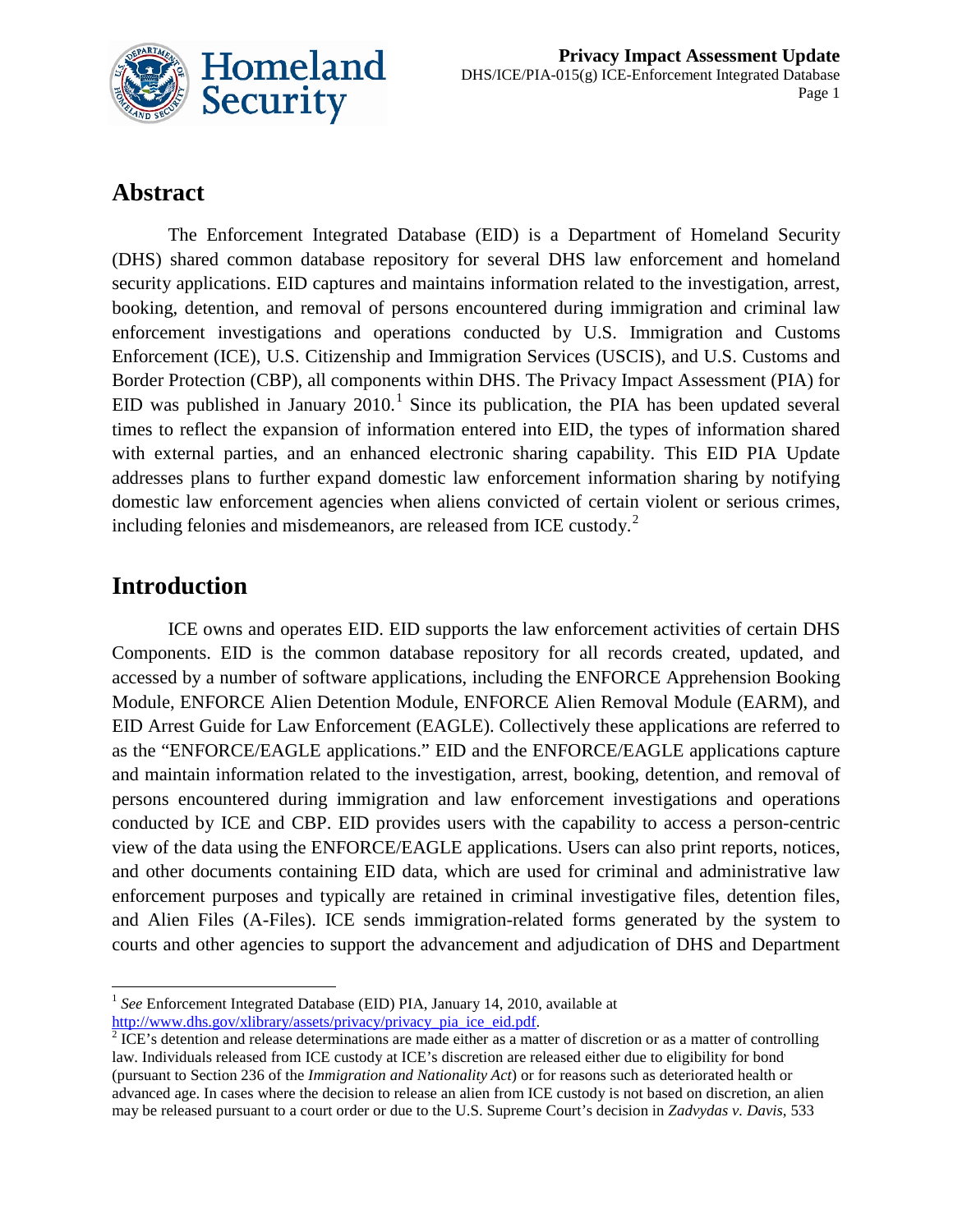

of Justice immigration cases before U.S. immigration courts. ICE may also provide forms and data to the criminal courts of the United States.

The EID PIA published in January 2010 describes EID and the ENFORCE applications and reflects the system at that time. With the July 28, 2010 and November 7, 2011 PIA Updates, $3\overline{3}$  $3\overline{3}$ ICE increased the amount of information entered into EID to include comprehensive criminal history information for all aliens arrested for administrative violations of the Immigration and Nationality Act (INA). In these and subsequent updates, ICE also expanded the scope of external sharing of EID information with foreign governments pursuant to information sharing agreements and arrangements. With this PIA Update, ICE will further expand EID information sharing with domestic law enforcement agencies when aliens convicted of certain violent or serious crimes, including felonies and misdemeanors, are released from ICE custody.

### **Reason for the PIA Update**

With the publication of this PIA, ICE will now share select EID information with other domestic law enforcement agencies when an alien who has been convicted of a violent or serious crime is released from ICE custody in the United States or U.S. territories. Violent or serious crimes include certain felonies and misdemeanors – such as homicide, rape, sexual assault, aggravated assault, robbery, and kidnapping – that ICE has determined are most relevant to the safety of the community (*see* Appendix for a list of crimes that trigger automated notifications). For example, ICE will notify a state law enforcement agency when an alien convicted of armed robbery is released from ICE custody in that state. If the criminal alien indicates that he plans to reside in a different state than the one he is released in, ICE will automatically notify the law enforcement agency of the state of intended residence as well. This is in order to assist the relevant law enforcement agencies in making decisions concerning the allocation of public safety resources in their jurisdictions. These notifications are intended as situational awareness messages only, which do not direct or require law enforcement agencies to take action, but rather help inform agencies that have an interest in an alien in connection with a pending investigation or prosecution, for parole or other forms of supervision, or for public or officer safety purposes.

To generate these notifications, ICE will use a new messaging capability within the EARM application within EID, named the Law Enforcement Notification System (LENS). LENS pulls existing data from EID to create the notification message and transmits it to other law enforcement agencies via the National Law Enforcement Notification System (NLETS), a network used by federal, state, and local law enforcement agencies for the exchange of law

 $\overline{a}$ 

<span id="page-2-0"></span>U.S. 678 (2001).<br><sup>3</sup> Enforcement Integrated Database (EID) PIA Update, July 28, 2010 and November 7, 2011, available at [http://www.dhs.gov/privacy-documents-ice.](http://www.dhs.gov/privacy-documents-ice)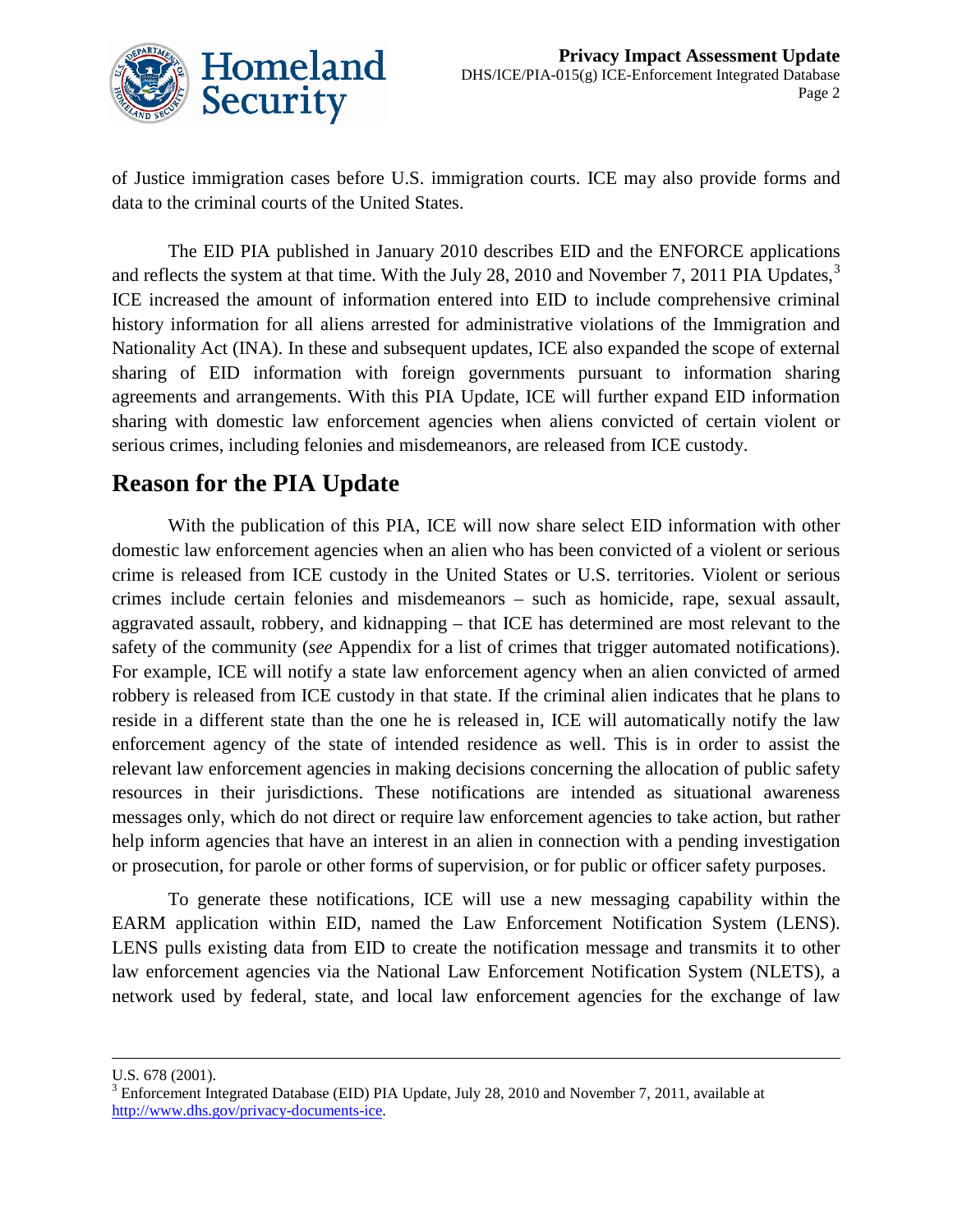

enforcement, criminal justice, and public safety-related information.<sup>[4](#page-3-0)</sup> Law enforcement agencies may include state identification bureaus, fusion centers, state and local law enforcement agencies, or some combination thereof, as determined by the state receiving the notification.

ICE will share only biographic and release-related data in the notification message to the law enforcement agencies in the states from which the alien is being released and in which the alien intends to reside. This notification message will be triggered by the release of an alien with violent or serious criminal convictions, including felonies and misdemeanors.

### **Privacy Impact Analysis**

#### **The System and the Information Collected and Stored within the System**

There are no changes to the information collected and stored within EID. EID continues to maintain information that is collected and used by the ENFORCE/EAGLE applications to support DHS law enforcement efforts in the areas of immigration, customs and trade enforcement, national security, and other criminal laws enforced by DHS. Information about each individual in EID is documented based on event-driven encounters, such as booking, arrest, detention, and removal. Therefore, an individual may be connected to multiple records in the system, each pertaining to a different event or encounter.

Existing EID data is used to generate law enforcement notifications. Book-out, criminal conviction, and biographic information triggers the creation of a notification message, but ICE only shares biographic and release-related (i.e., whether the alien is under an ICE order of supervision, order of recognizance) data with the other domestic law enforcement agencies receiving the notification. ICE shares the following biographic data elements with these agencies: alien name, alias, date of birth, country of citizenship, Alien Registration Number (A-Number), other identifying law enforcement numbers (e.g., FBI number, fingerprint identification number, state identification number), and the address of intended residence upon release (i.e., "release-to" address). Other domestic law enforcement agencies do not send any information back to EID after receipt of ICE's notification.

As a notification generation and messaging system, LENS pulls data from within EID to compose the notification messages but does not store any of this data. Only transactional information (e.g., date and time of notification to other law enforcement agency) is stored within LENS. LENS does not return any information to the other modules within the EID database.

#### **Uses of the System and the Information**

ICE will use LENS to transmit messages to other domestic law enforcement agencies, notifying them that an alien who meets pre-determined criteria is being released from ICE custody. When an alien is booked out of EID under a certain book-out code (e.g., order of

 $\overline{\phantom{a}}$ 

<span id="page-3-0"></span><sup>4</sup> For more information on NLETS, *see* [http://www.nlets.org/.](http://www.nlets.org/)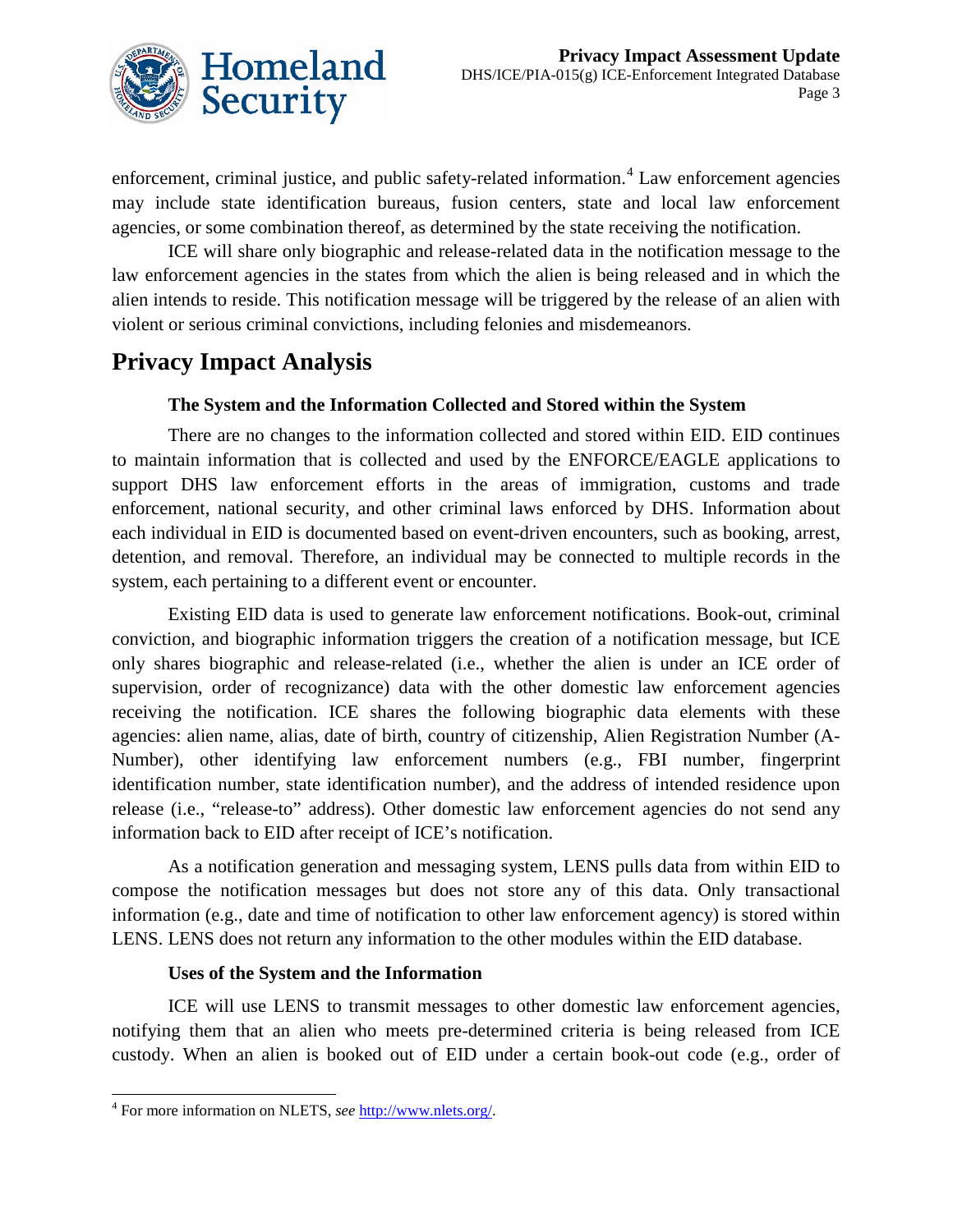

supervision, order of recognizance) in conjunction with a qualifying conviction, LENS will automatically create an electronic notification message. LENS then sends the message via NLETS to the law enforcement agency for the state from which the alien is being released as well as the state in which the alien intends to reside (if they are not the same).

#### Privacy Risk and Mitigation

**Privacy Risk:** There is a risk to data integrity since ICE officers rely on data from a secondary source (i.e., the FBI's National Crime Information Center (NCIC)) to determine whether an alien has a qualifying conviction that triggers a LENS notification. Using a secondary source may introduce potentially inaccurate or untimely data.

**Mitigation:** This risk is mitigated by the standard ICE practice of validating the existence of a conviction with the primary source (e.g., the court or other appropriate source, such as a parole officer) while the alien is in ICE custody.

#### **Retention**

This update does not change the retention period for information maintained in EID.

#### **Internal Sharing and Disclosure**

Internal sharing and disclosure of EID information does not change with this update.

#### **External Sharing and Disclosure**

As described above, ICE will expand its sharing with other domestic law enforcement agencies by notifying agencies when aliens convicted of violent or serious crimes, including felonies and misdemeanors, are released from ICE custody in the United States or U.S. territories. Notifications will include select biographic and release-related data about the alien and will be sent to the law enforcement agency for the state from which the alien is being released as well as the state in which the alien intends to reside (if they are not the same). These notifications are intended as situational awareness messages to help inform law enforcement agencies that have an interest in an alien in connection with a pending investigation or prosecution, for parole or other forms of supervision, or for public/officer safety purposes.

#### Privacy Risk and Mitigation

**Privacy Risk:** There is a risk that other law enforcement agencies may interpret LENS notifications as direction to take law enforcement action against aliens.

**Mitigation:** This risk is mitigated because notification messages include: (1) language informing law enforcement agencies that messages are for situational awareness only, which does not direct or require agencies to take action, and (2) ICE contact information if agencies seek more information. In addition, ICE engages in outreach and education efforts with law enforcement agencies on the purpose of notifications. Lastly, law enforcement agencies are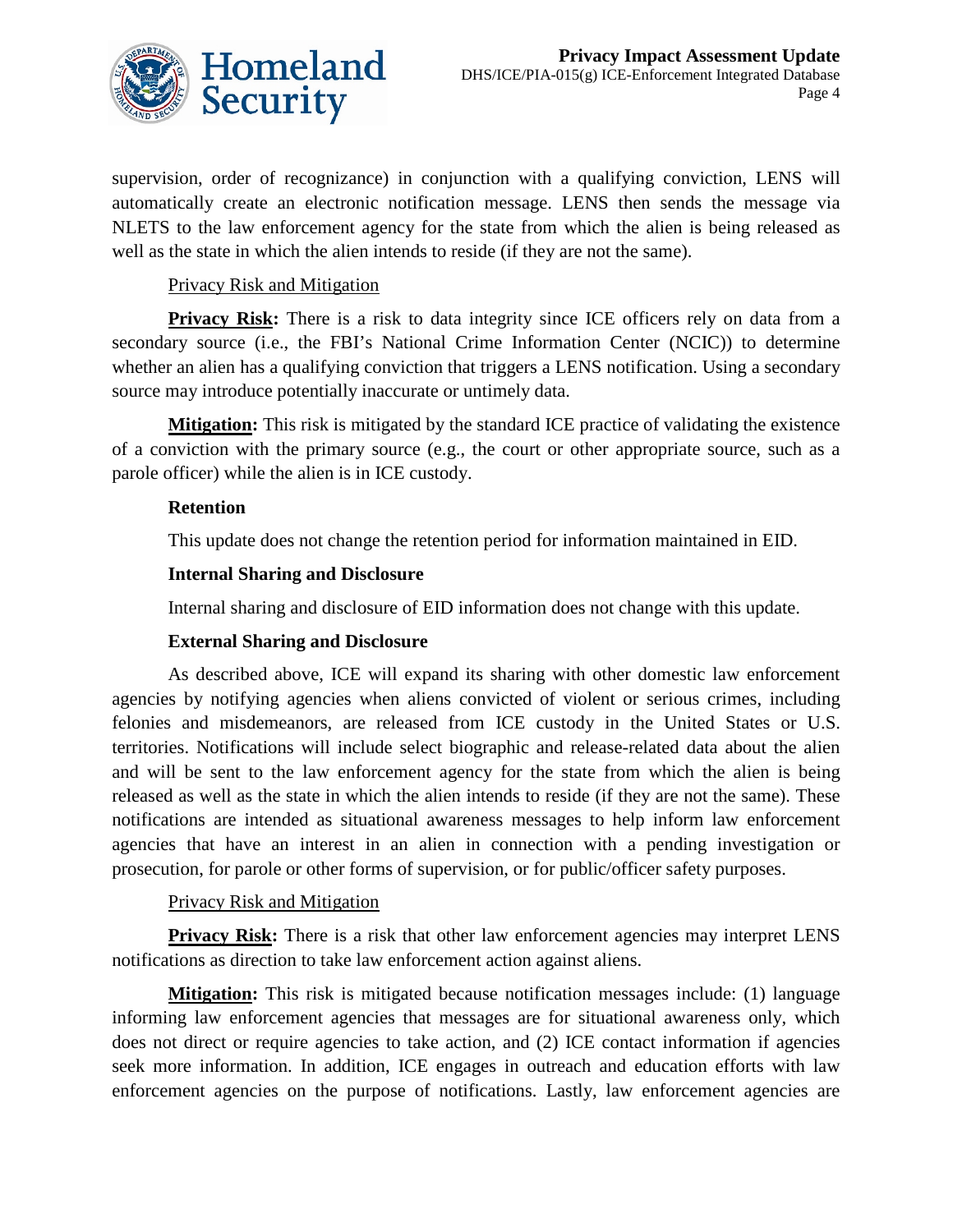

expected to conduct the standard law enforcement practice of confirming the existence of an arrest or conviction with the source (e.g., the court or other appropriate source, such as a parole officer) prior to making any adverse determinations.

**Privacy Risk:** There is a risk that law enforcement agencies may further disseminate ICE's data to those without a need to know.

**Mitigation:** This risk is only partially mitigated by DHS. Every LENS notification indicates that the data contained within is For Official Use Only and should be disseminated only on a need to know basis. However, ICE is limited in its ability to monitor and control use of the data by law enforcement agencies once a notification is made. Ensuring that the notification is shared with the appropriate entities is a responsibility of the law enforcement agency initially receiving the data, and any further dissemination may be governed by the state's laws and policies on information sharing.

#### **Notice**

ICE provides general notice about the system and the information it maintains in the DHS/ICE/PIA-01[5](#page-5-0) EID PIA<sup>5</sup> (January 14, 2010), this update, and the DHS/ICE-011 Immigration and Enforcement Operational Records (ENFORCE) System of Records Notice (SORN). [6](#page-5-1) DHS updated the ENFORCE SORN in April 2015 to account for the sharing of information between ICE and other domestic law enforcement agencies for the purpose of notifying the agency when aliens convicted of a violent or serious crime are released.

#### **Individual Access, Redress, and Correction**

This PIA Update does not change the ability of an individual to access, redress, and correct his or her information.

#### **Technical Access and Security**

There is no change to the technical access and security of EID. The other EID applications from which LENS pulls data will continue to use the access and security mechanisms detailed in the original EID PIA and its updates. Since the notification messages are automatically created, LENS will be accessed only by a select group of ICE Headquarters users for administrative and auditing purposes.

#### **Technology**

 $\overline{a}$ 

LENS changes the technology ICE uses to share EID information with other domestic law enforcement agencies. LENS notifications are generated when an ICE officer selects certain criteria, including release book-out code, qualifying conviction, and a "release to" address, in

<span id="page-5-1"></span><span id="page-5-0"></span><sup>5</sup> DHS/ICE/PIA-015 Enforcement Integrated Database, *available at* [www.dhs.gov/privacy.](http://www.dhs.gov/privacy) 6 DHS/ICE-011 Immigration and Enforcement Operational Records System (ENFORCE), 80 FR 24269 (Apr. 30, 2015).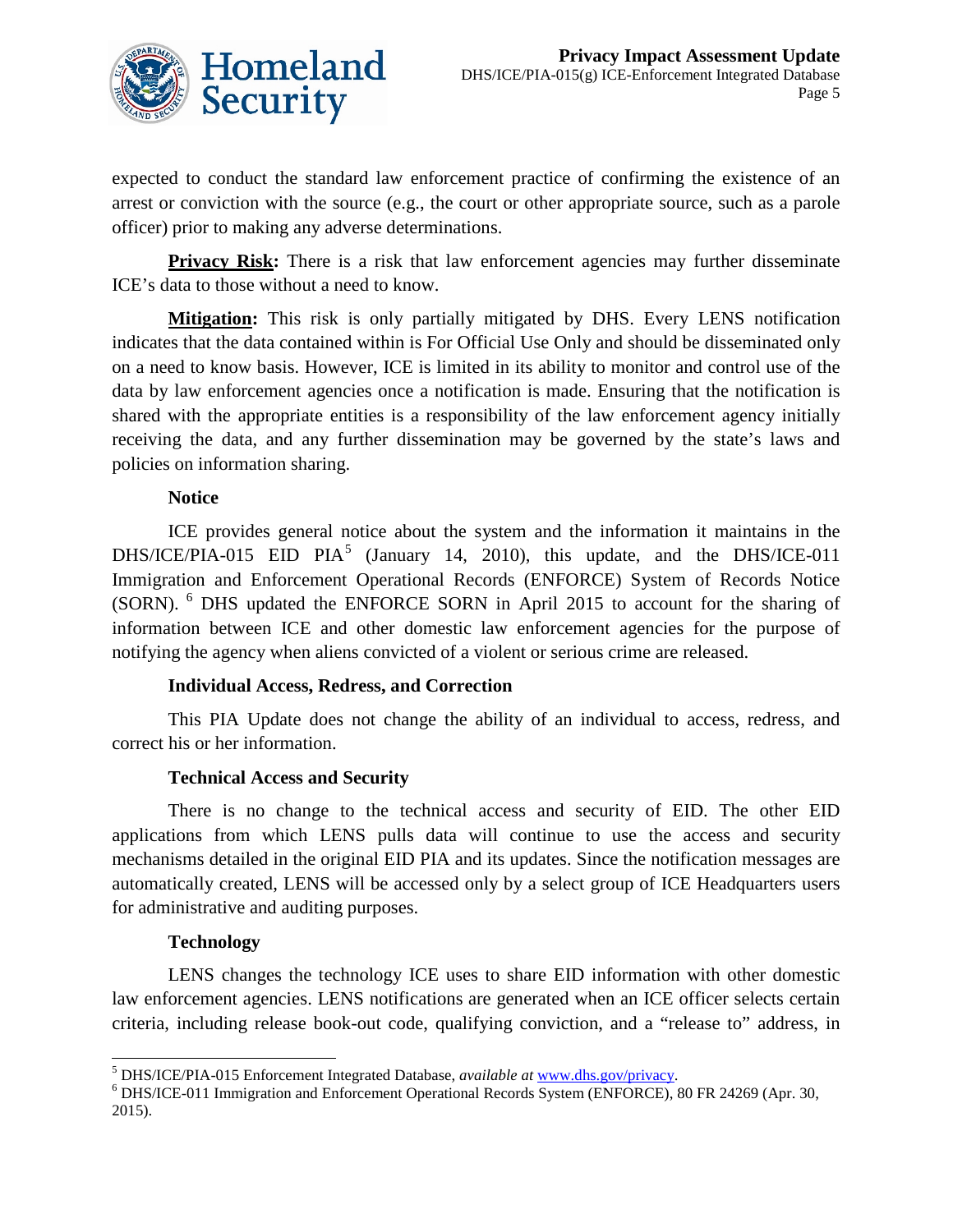

preparation to release the alien from ICE custody. If all necessary criteria are met, EID creates a LENS notification that details biographic and release-related information. EID then transmits the message via an existing connection with NLETS to the appropriate law enforcement agency based on the state and zip code of the "release to" address inputted by the ICE officer. Law enforcement agencies access LENS messages through their connections to NLETS. NLETS retains LENS messages and transactional information in an archive database. Law enforcement agencies also retain messages locally as determined by the law enforcement agency receiving the notification.

## **Responsible Official**

Lyn Rahilly Privacy Officer U.S. Immigration and Customs Enforcement Department of Homeland Security

## **Approval Signature**

Original signed PIA on file with the DHS Privacy Office.

Karen L. Neuman Chief Privacy Officer Department of Homeland Security

\_\_\_\_\_\_\_\_\_\_\_\_\_\_\_\_\_\_\_\_\_\_\_\_\_\_\_\_\_\_\_\_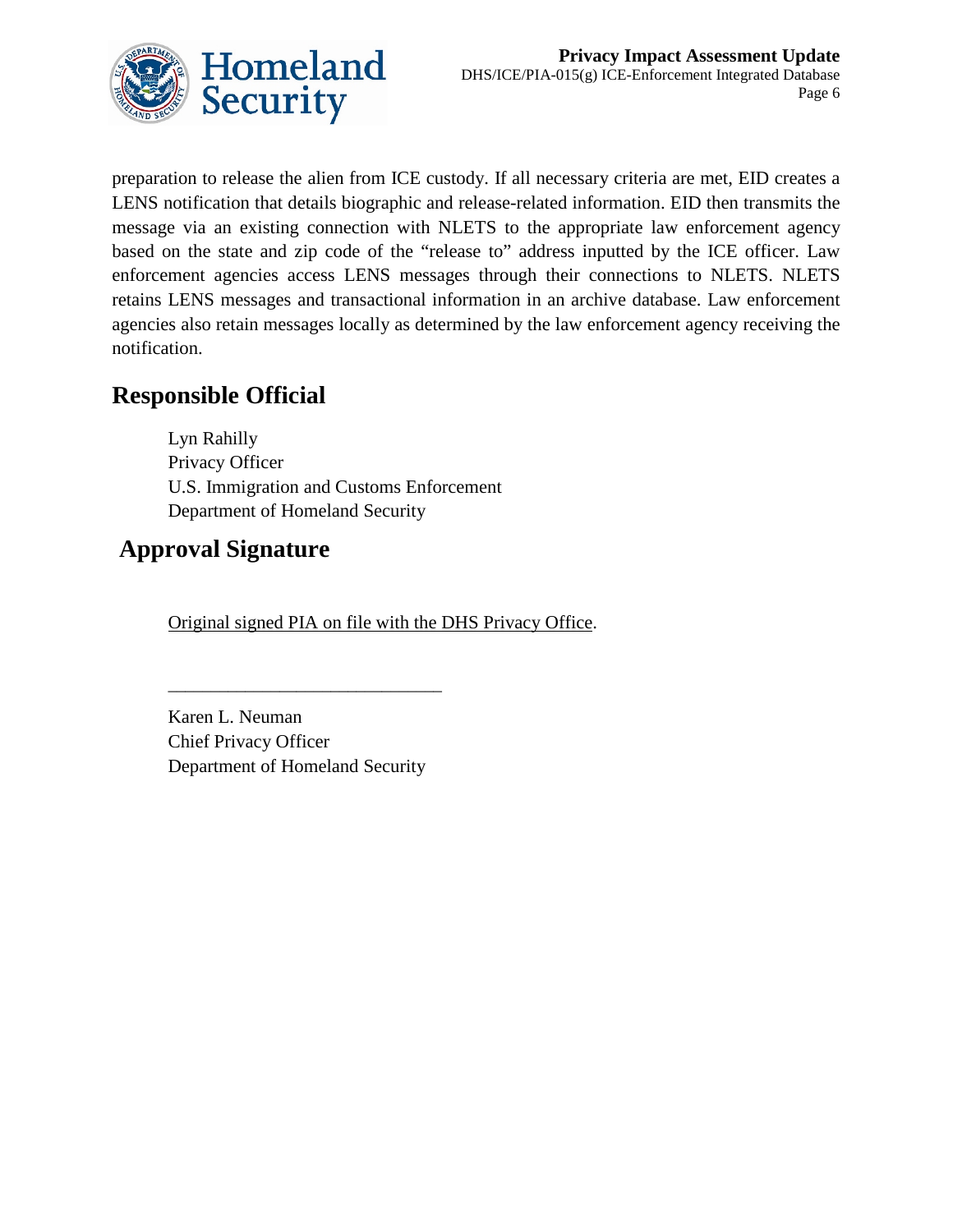

Appendix

Notifications will be sent based on a conviction of one or more of the following violent or serious crimes, including felonies and misdemeanors.

- a) Homicide
	- Homicide Willful Kill Family Gun (NCIC Code 0901)
	- Homicide Willful Kill Family Weapon (other than gun) (NCIC Code 0902)
	- Homicide Willful Kill Nonfamily Gun (NCIC Code 0903)
	- Homicide Willful Kill Nonfamily Weapon (other than gun) (NCIC Code 0904)
	- Homicide Willful Kill Public Official Gun (NCIC Code 0905)
	- Homicide Willful Kill Public Official Weapon (NCIC Code 0906)
	- Homicide Willful Kill Police Officer Gun (NCIC Code 0907)
	- Homicide Willful Kill Police Officer Weapon (NCIC Code 0908)
	- Homicide Negligent Manslaughter Vehicle (NCIC Code 0909)
	- Homicide Negligent Manslaughter Weapon (NCIC Code 0910)
	- Homicide Willful Kill Gun (NCIC Code 0911)
	- Homicide Willful Kill Weapon (NCIC Code 0912)
	- Homicide John/Jane Doe No Warrant (NCIC Code 0913)
	- Homicide (NCIC Code 0999)
	- Voluntary Manslaughter (NCIC Code 09AA)

#### b) Kidnapping

- Kidnapping Minor For Ransom (NCIC Code 1001)
- Kidnapping Adult For Ransom (NCIC Code 1002)
- Kidnapping Minor To Sexually Assault (NCIC Code 1003)
- Kidnapping Adult To Sexually Assault (NCIC Code 1004)
- Kidnapping Minor (NCIC Code 1005)
- Kidnapping Adult (NCIC Code 1006)
- Kidnapping Hostage For Escape (NCIC Code 1007)
- Abduction No Ransom or Assault (NCIC Code 1008)
- Kidnapping Hijacking Aircraft (NCIC Code 1009)
- Kidnapping Minor Parental (NCIC Code 1010)
- Kidnapping Minor Nonparental (NCIC Code 1011)
- False Imprisonment Minor Nonparental (NCIC Code 1020)
- False Imprisonment Minor Parental (NCIC Code 1021)
- Kidnapping (NCIC Code 1099)
- False Imprisonment (NCIC Code 10AA)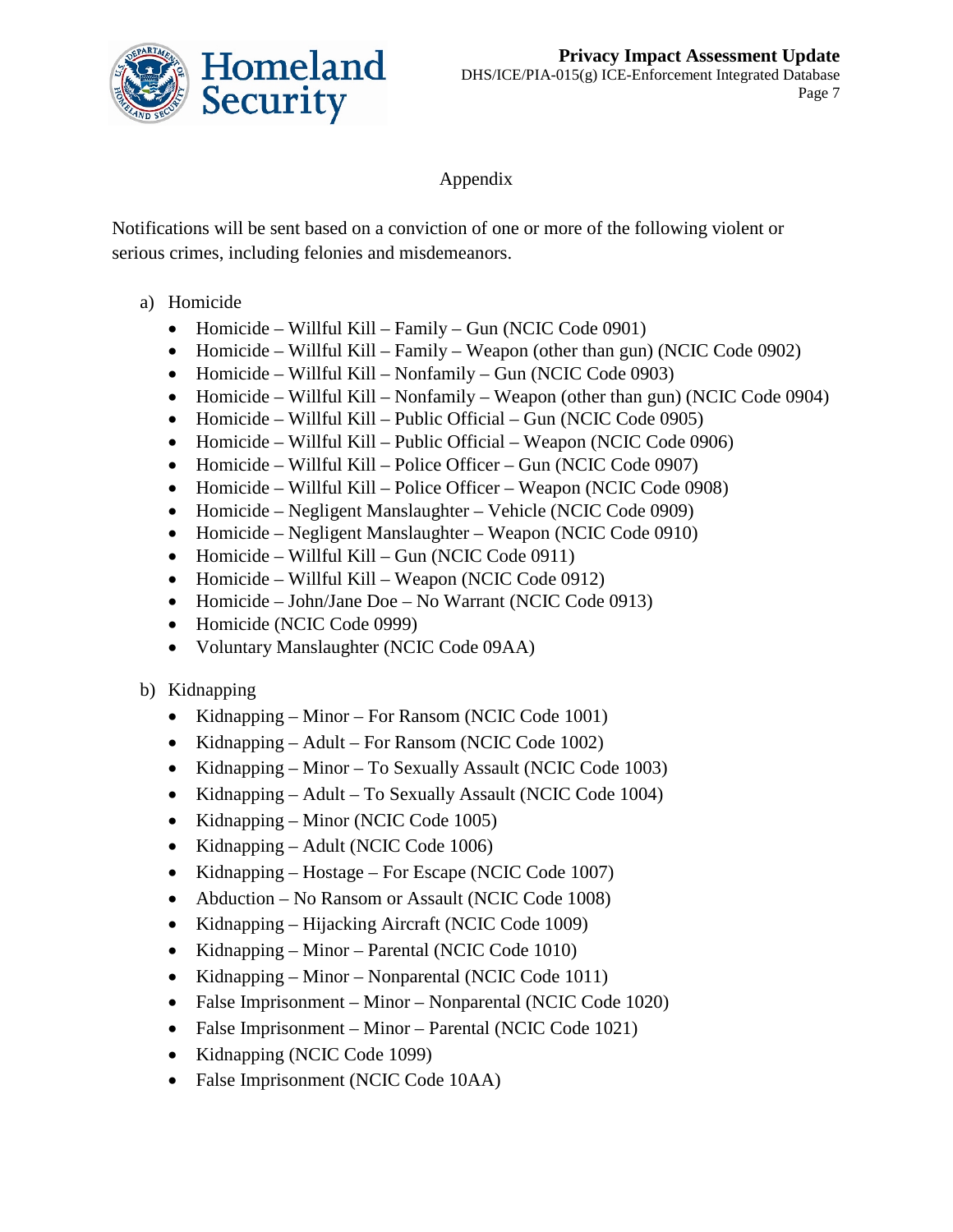

- c) Rape/Sexual Assault
	- Rape Gun (NCIC Code 1101)
	- Rape With Weapon (NCIC Code 1102)
	- Rape Strong Arm (NCIC Code 1103)
	- Sexual Assault Sodomy Boy Gun (NCIC Code 1104)
	- Sexual Assault Sodomy Man Gun (NCIC Code 1105)
	- Sexual Assault Sodomy Girl Gun (NCIC Code 1106)
	- Sexual Assault Sodomy Woman Gun (NCIC Code 1107)
	- Sexual Assault Sodomy Boy Weapon (NCIC Code 1108)
	- Sexual Assault Sodomy Man Weapon (NCIC Code 1109)
	- Sexual Assault Sodomy Girl Weapon (NCIC Code 1110)
	- Sexual Assault Sodomy Woman Weapon (NCIC Code 1111)
	- Sexual Assault Sodomy Boy Strong Arm (NCIC Code 1112)
	- Sexual Assault Sodomy Man Strong Arm (NCIC Code 1113)
	- Sexual Assault Sodomy Girl Strong Arm (NCIC Code 1114)
	- Sexual Assault Sodomy Woman Strong Arm (NCIC Code 1115)
	- Statutory Rape No Force (NCIC Code 1116)
	- Sexual Assault Carnal Abuse (NCIC Code 1117)
	- Rape Elderly (NCIC Code 1118)
	- Rape Disabled (NCIC Code 1119)
	- Sexual Assault Elderly (NCIC Code 1120)
	- Sexual Assault Disabled (NCIC Code 1121)
	- Rape Drug Induced (NCIC Code 1122)
	- Sexual Assault Drug Induced (NCIC Code 1123)
	- Rape Remarks (NCIC Code 1198)
	- Sexual Assault (NCIC Code 1199)
- d) Robbery
	- Robbery Business Gun (NCIC Code 1201)
	- Robbery Business Weapon (NCIC Code 1202)
	- Robbery Business Strong Arm (NCIC Code 1203)
	- Robbery Street Gun (NCIC Code 1204)
	- Robbery Street Weapon (NCIC Code 1205)
	- Robbery Street Strong Arm (NCIC Code 1206)
	- Robbery Residence Gun (NCIC Code 1207)
	- Robbery Residence Weapon (NCIC Code 1208)
	- Robbery Residence Strong Arm (NCIC Code 1209)
	- Forcible Purse Snatching (NCIC Code 1210)
	- Robbery Banking-Type Institution (NCIC Code 1211)
	- Robbery Carjacking Armed (NCIC Code 1212)
	- Robbery (NCIC Code 1299)